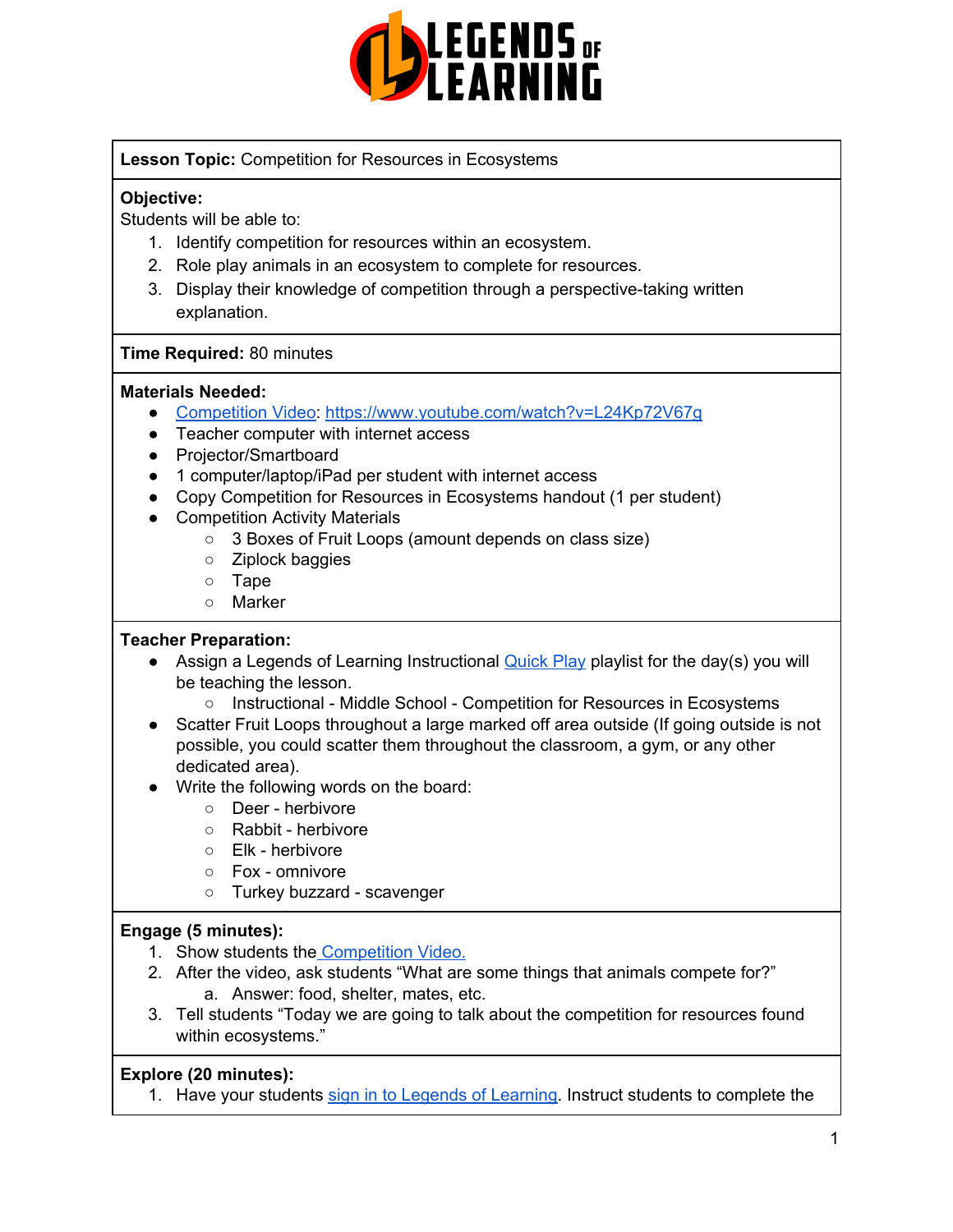

Instructional playlist.

2. Assist students as needed during game play, pause playlist if you need to address content or questions to entire class.

### **Explain (15 minutes):**

- 1. Tell students, "Within every ecosystem, there are only so many resources for plants and animals to use. This means that species have to compete for resources as well as compete with other species that have similar needs."
- 2. Ask students, "What are some resources that organisms may compete for?" a. Answers: air, water, food, and space
- 3. Make a list on the board of resources students identify.
- 4. Explain to students, "Remember that there are other things that organisms have to compete for such as a mate, seed dispersal, etc, but today we are just going to talk about competition for resources."
- 5. Ask students, "Are animals the only organisms that compete for resources?
	- a. Answer: No, plants have to compete for resources as well and even unicellular organisms have to compete for resources that they need.
- 6. Ask students, "How are organisms affected by competition?"
	- a. Answer: the strongest and fastest will get the resources and survive, the others do not.
- 7. Ask students, "What happens to the organisms that do not get access to the resources they need?"
	- a. Answer: they will eventually die away, adapt (eat something else), or move to a different location.

## **Elaborate (25 minutes):**

- 1. Briefly review the following vocabulary words aloud
	- a. Herbivore only eats plants
	- b. Omnivore eats plants and animals
	- c. Carnivore only eats meat
	- d. Scavenger a carnivore that eats dead animals
- 2. On the board (write prior to class) have students choose which animal they would like to be:
	- a. Deer herbivore
	- b. Rabbit herbivore
	- c. Elk herbivore
	- d. Fox omnivore
	- e. Turkey buzzard scavenger
- 3. Tell students to write the name of the animal they want to be on a piece of tape and put it on their shirt.
- 4. Tell students "There is a marked off area that is full of fruit loops. The fruit loops represent your food."
- 5. Give students a baggie to use to collect their food. Tell students "Use this baggie to collect your food."
- 6. Give students plenty of time to collect food, then return to the classroom.
- 7. Have students separate the food they collected by color.
- 8. Write the following on the board (Do NOT write this on the board until after they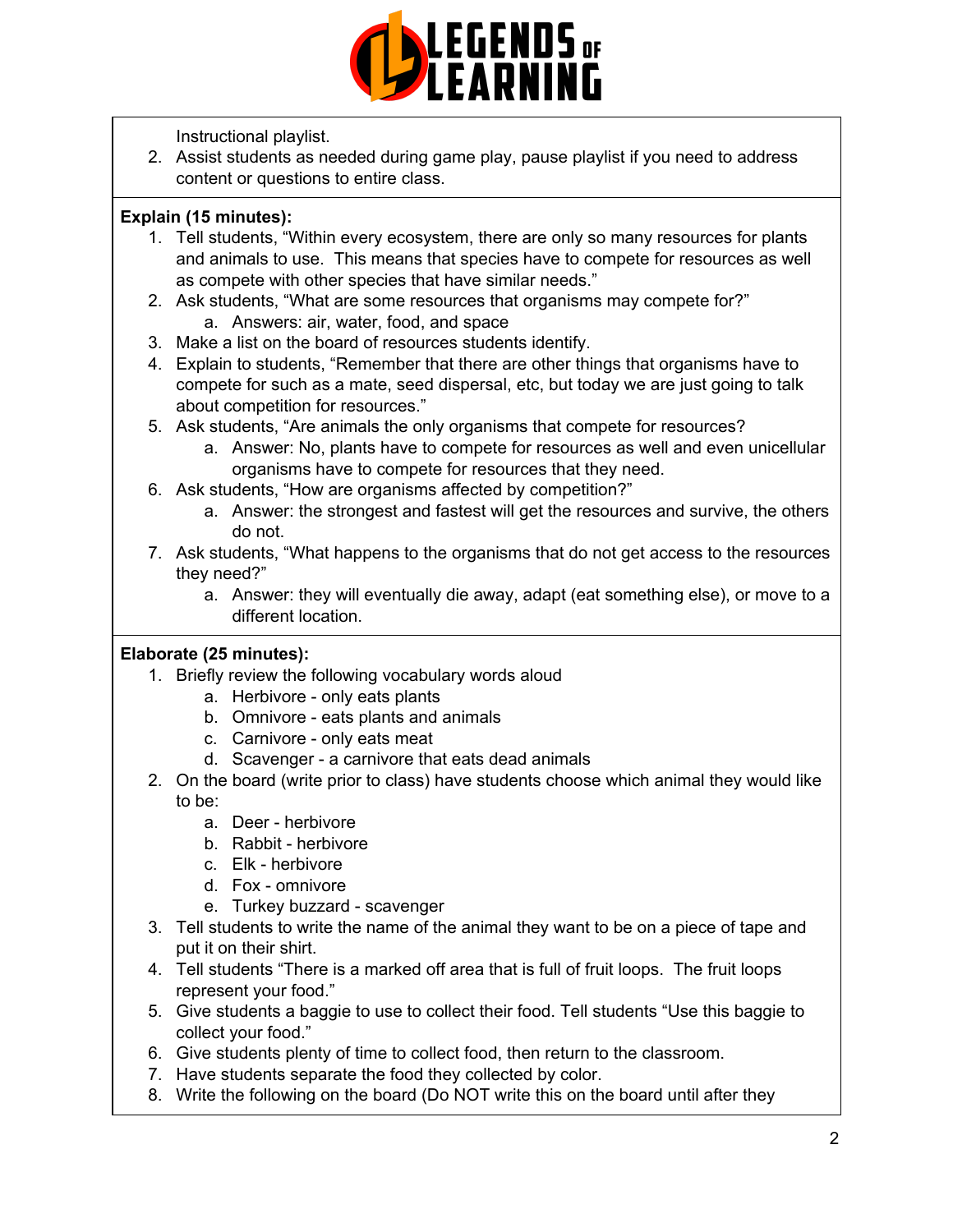

collected the food).

- a. Green = Plants
- b. Red = Predator meat
- c. Orange = Scavenger meat
- d. Blue = Water
- e. Yellow = Shelter
- f. Purple = Pollution
- 9. Tell students
	- a. "All elk, deer, and rabbits need to put the red and orange loops back into your baggies. Being herbivores, you have no use for meat.
	- b. All buzzards need to put the green and red loops back into your baggies. Being a scavenger, you have no use for predator meat or plants."
- 10. Tell students, "Now, this is where things get interesting! For every purple loop you have, take away 1 blue loop or 1 food source loop. Pollution contaminates water and food."
	- a. Any students who no longer have anymore loops can stand in the corner or off to the sides, representing the animals that have moved on, or sadly died away. They should take their baggies with them.
- 11. Tell students "For the next round, you must have 5 waters, 5 food sources, and 5 shelters. If not, sadly, move to the perimeter of the room and take your baggies with you."
	- a. Have the remaining students place their 5 waters, 5 food sources, and 5 shelters back into their baggies.
- 12. Tell students "For those still surviving, you now need 4 waters, 4 food sources, and 4 shelters. If you do not have enough resources, please move to the perimeter of the room and take your baggies with you.
	- a. Any buzzards can find someone next to them who has passed on and scavenge 5 food sources (orange fruit loops) from them because they are scavengers they eat the meat of dead animals. Buzzards will still need water and shelter loops to continue on."
- 13. Continue these kind of scenarios until there is only one animal standing.
- 14. Have a discussion about how the game played out.
- 15. Ask students "How did this game illustrate competition in the wild?"
	- a. Answer: the animals all lived in the same ecosystem and had to compete for the resources (fruit loops). Certain animals were able to adapt throughout the game better than others (fox being an omnivore, scavengers eating the dead animals, etc).

Activity Adapted from: <https://tinyurl.com/tana5w9>

## **Evaluate (15 minutes):**

- 1. Students complete the writing activity on the Competition for Resources in Ecosystems handout. Tell students, "In 7-10 sentences, explain what happened to you in the activity from the perspective of the animal you chose.
	- a. For example, if you chose to be a buzzard in the activity, write the paragraph as if you ARE a buzzard in an ecosystem.
	- b. The fruit loops weren't fruit loops. In your paragraph, talk about the loops as if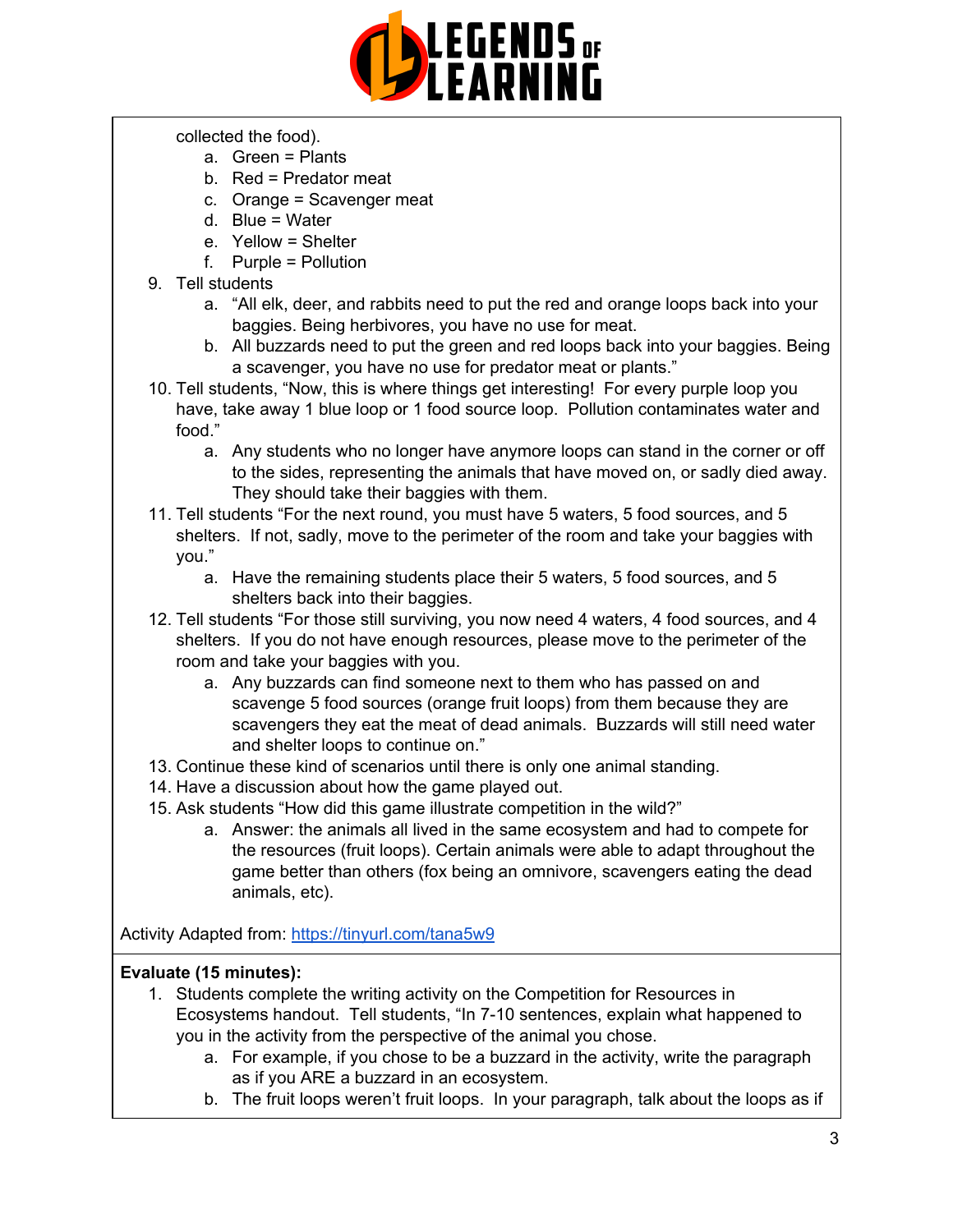

they were really the resources they represented."

- 2. Provide at least 10 minutes for students to draft their paragraph.
- 3. If time allows, let students share their writing.

#### **Additional Lesson Strategies:**

- To use Legends for additional instruction, create a [custom](https://intercom.help/legends-of-learning/en/articles/2154910-creating-a-playlist) playlist with an [instructional](https://intercom.help/legends-of-learning/en/articles/3505828-types-of-games) [game](https://intercom.help/legends-of-learning/en/articles/3505828-types-of-games) and pre and post [assessment](https://intercom.help/legends-of-learning/en/articles/2154913-adding-assessments-to-a-playlist).
- To use Legends for a quick formative [assessment](https://intercom.help/legends-of-learning/en/articles/2154913-adding-assessments-to-a-playlist), create a 5-question assessment in a [playlist](https://intercom.help/legends-of-learning/en/articles/2154910-creating-a-playlist).
- To use Legends for a student-directed experience, create a [targeted](https://intercom.help/legends-of-learning/en/articles/3340814-targeted-freeplay) freeplay playlist.
- Encourage students to play on their own at home in Legends of Learning: [Awakening](https://intercom.help/legends-of-learning/en/articles/2425490-legends-of-learning-awakening) for a student-driven experience including avatars, battling, and quests all centered around topics they are covering in class.